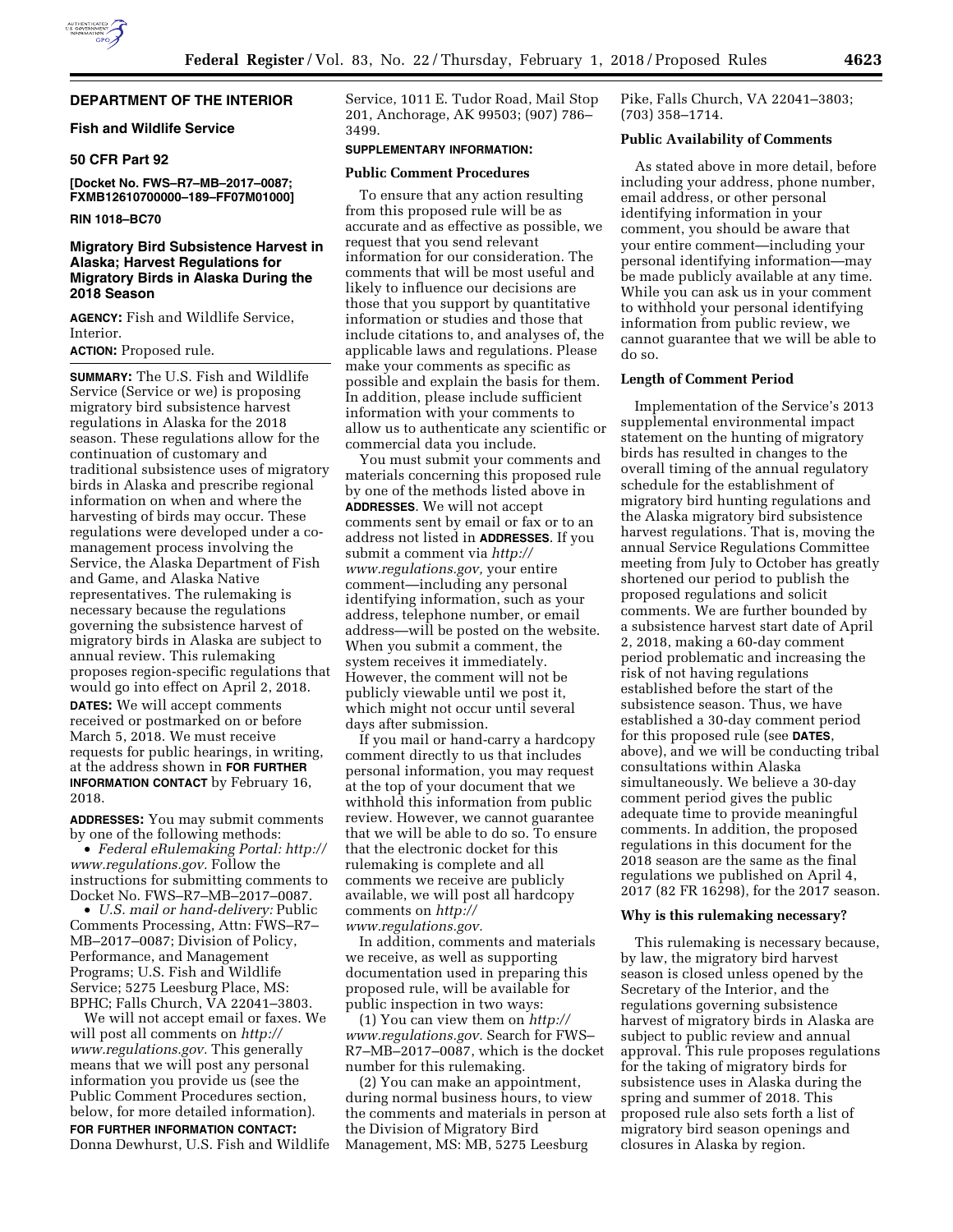# **How do I find the history of these regulations?**

Background information, including past events leading to this rulemaking, accomplishments since the Migratory Bird Treaties with Canada and Mexico were amended, and a history, were originally addressed in the **Federal Register** on August 16, 2002 (67 FR 53511) and most recently on April 4, 2017 (82 FR 16298).

Recent **Federal Register** documents and all final rules setting forth the annual harvest regulations are available at *[http://www.fws.gov/alaska/ambcc/](http://www.fws.gov/alaska/ambcc/regulations.htm) [regulations.htm](http://www.fws.gov/alaska/ambcc/regulations.htm)* or by contacting the person listed under **FOR FURTHER INFORMATION CONTACT**.

### **What is the process for issuing regulations for the subsistence harvest of migratory birds in Alaska?**

The U.S. Fish and Wildlife Service is proposing migratory bird subsistenceharvest regulations in Alaska for the 2018 season. These regulations allow for the continuation of customary and traditional subsistence uses of migratory birds in Alaska and prescribe regional information on when and where the harvesting of birds may occur. These regulations were developed under a comanagement process involving the Service, the Alaska Department of Fish and Game, and Alaska Native representatives.

The Alaska Migratory Bird Comanagement Council (Co-management Council) held meetings on April 5–6, 2017, to develop recommendations for changes that would take effect during the 2018 harvest season. The Comanagement Council recommended no changes for the 2018 regulations.

### **Who is eligible to hunt under these regulations?**

Eligibility to harvest under the regulations established in 2003 was limited to permanent residents, regardless of race, in villages located within the Alaska Peninsula, Kodiak Archipelago, the Aleutian Islands, and in areas north and west of the Alaska Range (50 CFR 92.5). These geographical restrictions opened the initial migratory bird subsistence harvest to about 13 percent of Alaska residents. Highpopulated, roaded areas such as Anchorage, the Matanuska-Susitna and Fairbanks North Star boroughs, the Kenai Peninsula roaded area, the Gulf of Alaska roaded area, and Southeast Alaska were excluded from eligible subsistence harvest areas.

In response to petitions requesting inclusion in the harvest in 2004, we added 13 additional communities

consistent with the criteria set forth at 50 CFR 92.5(c). These communities were Gulkana, Gakona, Tazlina, Copper Center, Mentasta Lake, Chitina, Chistochina, Tatitlek, Chenega, Port Graham, Nanwalek, Tyonek, and Hoonah, with a combined population of 2,766. In 2005, we added three additional communities for glaucouswinged gull egg gathering only in response to petitions requesting inclusion. These southeastern communities were Craig, Hydaburg, and Yakutat, with a combined population of 2,459, according to the latest census information at that time.

In 2007, we enacted the Alaska Department of Fish and Game's request to expand the Fairbanks North Star Borough excluded area to include the Central Interior area. This action excluded the following communities from participation in this harvest: Big Delta/Fort Greely, Healy, McKinley Park/Village, and Ferry, with a combined population of 2,812.

In 2012, we received a request from the Native Village of Eyak to include Cordova, Alaska, for a limited season that would legalize the traditional gathering of gull eggs and the hunting of waterfowl during spring. This request resulted in a new, limited harvest of spring waterfowl and gull eggs starting in 2014.

#### **Amendments to Subpart C**

Under subpart C, General Regulations Governing Subsistence Harvest, we are amending § 92.22, the list of birds open to subsistence harvest, by adding emperor goose (*Chen canagica*) and by amending cackling goose to allow egg gathering. These changes were originally made in the 2017 regulations (82 FR 16298; April 4, 2017), but were mistakenly set to expire August 31, 2017. We intended these changes to subpart C to be permanent; therefore, we are setting them forth again in this proposed rule with the intent to make them permanent when we publish a final rule for this action.

### **How would the service ensure that the subsistence migratory bird harvest complies with the Migratory Bird Treaty Act, and would not threaten the conservation of endangered and threatened species?**

We have monitored subsistence harvest for the past 25 years through the use of household surveys in the most heavily used subsistence harvest areas, such as the Yukon–Kuskokwim Delta. In recent years, more intensive surveys combined with outreach efforts focused on species identification have been added to improve the accuracy of

information gathered from regions still reporting some subsistence harvest of listed or candidate species.

Based on our monitoring of the migratory bird species and populations taken for subsistence, we find that this regulation would provide for the preservation and maintenance of migratory bird stocks as required by the Migratory Bird Treaty Act (Act; 16 U.S.C. 703 *et seq.*). The Act's 16 U.S.C. 712(1) provision states that the Service, ''is authorized to issue such regulations as may be necessary to assure that the taking of migratory birds and the collection of their eggs, by the indigenous inhabitants of the State of Alaska, shall be permitted for their own nutritional and other essential needs, as determined by the Secretary of the Interior, during seasons established so as to provide for the preservation and maintenance of stocks of migratory birds.'' Communication and coordination between the Service, the Co-management Council, and the Pacific Flyway Council have allowed us to set harvest regulations to ensure the longterm viability of the migratory bird stocks. In addition, Alaska migratory bird subsistence harvest rates have continued to decline since the inception of the subsistence-harvest program, reducing concerns about the program's consistency with the preservation and maintenance of stocks of migratory birds.

As for the ensuring the conservation of Endangered Species Act (ESA; 16 U.S.C. 1531 *et seq.*), listed species, spectacled eiders *(Somateria fischeri)*  and the Alaska-breeding population of Steller's eiders *(Polysticta stelleri)* are listed as threatened species. Their migration and breeding distribution overlap with areas where the spring and summer subsistence migratory bird hunt is open in Alaska. Both species are closed to hunting, although harvest surveys and Service documentation indicate both species are taken in several regions of Alaska. We have determined that this proposed rule would comply with the ESA (see Endangered Species Act Consideration discussion, below).

The Service has dual objectives and responsibilities for authorizing a subsistence harvest while protecting migratory birds and threatened species. Although these objectives continue to be challenging, they are not irreconcilable, provided that: (1) Regulations continue to protect threatened species, (2) measures to address documented threats are implemented, and (3) the subsistence community and other conservation partners commit to working together. With these dual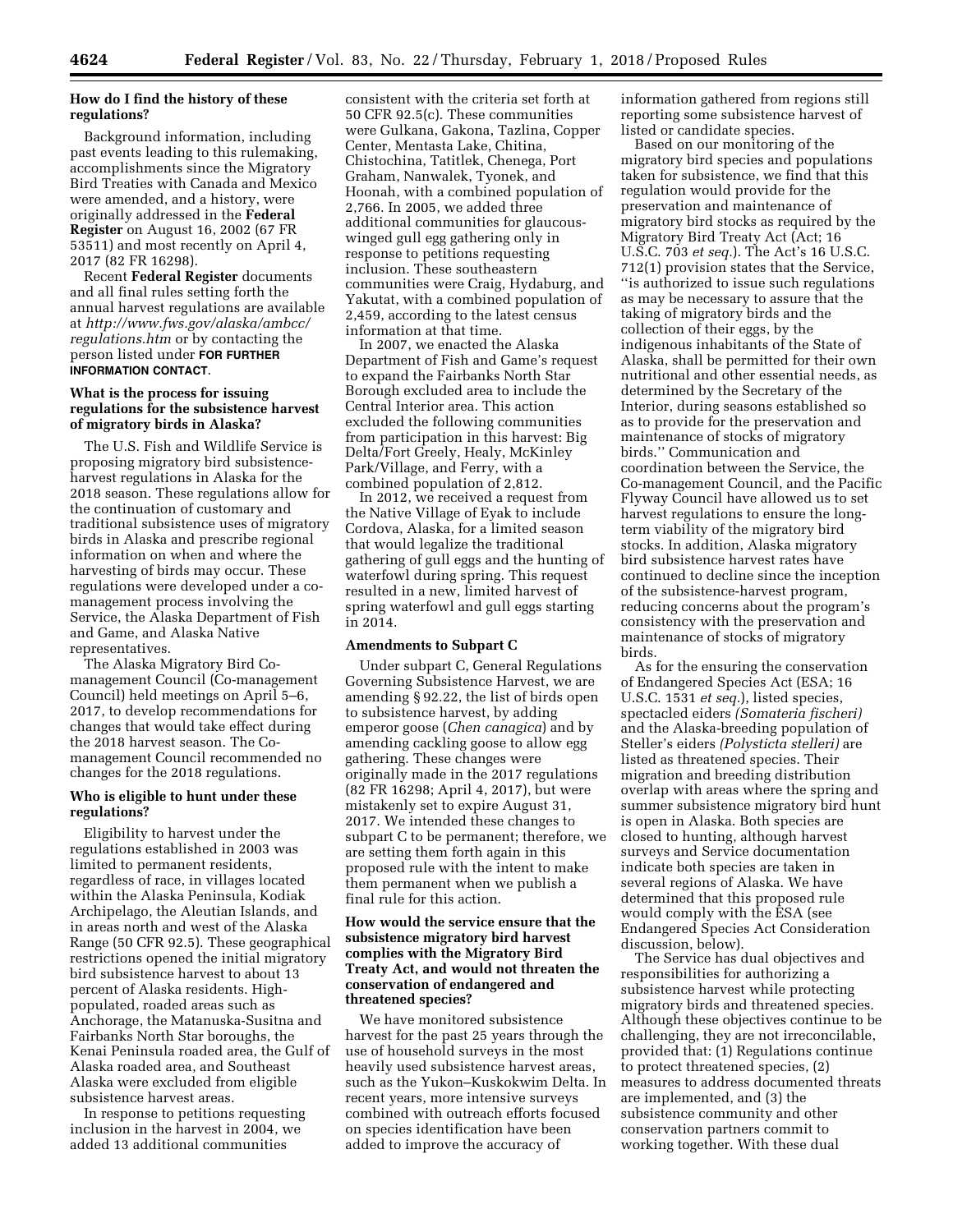objectives in mind, the Service, working with North Slope partners, developed measures in 2009 to further reduce the potential for shooting mortality or injury of closed species. These conservation measures included: (1) Increased waterfowl hunter outreach and community awareness through partnering with the North Slope Migratory Bird Task Force; and (2) continued enforcement of the migratory bird regulations that are protective of listed eiders.

This proposed rule continues to focus on the North Slope from Utqiagvik (formerly known as Barrow) to Point Hope because Steller's eiders from the listed Alaska breeding population are known to breed and migrate there, and harvest survey data and direct observations indicate take during subsistence harvest has occurred there. These regulations are designed to address several ongoing eidermanagement needs by clarifying for subsistence users that (1) Service law enforcement personnel have authority to verify species of birds possessed by hunters, and (2) it is illegal to possess any species of bird closed to harvest. This proposed rule also describes how the Service's existing authority of emergency closure would be implemented, if necessary, to protect Steller's eiders. We are always willing to discuss regulations with our partners on the North Slope to ensure protection of closed species while providing subsistence hunters an opportunity to maintain the culture and traditional migratory bird harvest of the community. These regulations pertaining to bag checks and possession of illegal birds are deemed necessary to monitor take of closed eider species during the subsistence hunt.

In collaboration with North Slope partners, a number of conservation efforts have been implemented to raise awareness and educate hunters in and around Utqiagvik on Steller's eider conservation via the local bird outreach festival, meetings, radio shows, signs, school visits, and one-on-one contacts. Limited intermittent monitoring on the North Slope, focused primarily at Utqiagvik, found no evidence that listed eiders were shot in 2009 through 2012; one Steller's eider and one spectacled eider were found shot during the summer of 2013; one Steller's eider was found shot in 2014; and no listed eiders were found shot in 2015 through 2017. Elsewhere in Alaska, one spectacled eider that appeared to have been shot was found dead on the Yukon-Kuskokwim Delta in 2015. The Service acknowledges progress made with the other eider conservation measures,

including partnering with the North Slope Migratory Bird Task Force, for increased waterfowl-hunter awareness, continued enforcement of the regulations, and in-season verification of the harvest. To reduce the threat of shooting mortality of threatened eiders, we continue to work with North Slope partners to conduct education and outreach. In addition, the emergencyclosure authority provides another level of assurance if an unexpected number of Steller's eiders are killed by shooting (50 CFR 92.21 and 50 CFR 92.32).

The longstanding general emergencyclosure provision at 50 CFR 92.21 specifies that the harvest may be closed or temporarily suspended upon finding that a continuation of the regulation allowing the harvest would pose an imminent threat to the conservation of any migratory bird population. With regard to Steller's eiders, the regulations at 50 CFR 92.32, carried over from the past 7 years, clarify that we would take action under 50 CFR 92.21 as is necessary to prevent further take of Steller's eiders, and that action could include temporary or long-term closures of the harvest in all or a portion of the geographic area open to harvest. When and if mortality of threatened eiders is documented, we would evaluate each mortality event by criteria such as cause, quantity, sex, age, location, and date. We would consult with the Comanagement Council when we are considering an emergency closure. If we determine that an emergency closure is necessary, we would design it to minimize its impact on the subsistence harvest.

### **Endangered Species Act Consideration**

Section 7 of the Endangered Species Act (16 U.S.C. 1536) requires the Secretary of the Interior to ''review other programs administered by him (or her) and utilize such programs in furtherance of the purposes of the Act'' and to ''insure that any action authorized, funded, or carried out \* \* \* is not likely to jeopardize the continued existence of any endangered species or threatened species or result in the destruction or adverse modification of [critical] habitat. \* \* \*'' Prior to issuance of annual spring and summer subsistence regulations, we would consult under section 7 of the Endangered Species Act of 1973, as amended (ESA; 16 U.S.C. 1531 *et seq.*), to ensure that the 2018 subsistence harvest is not likely to jeopardize the continued existence of any species designated as endangered or threatened, or modify or destroy its critical habitats, and that the regulations are consistent

with conservation programs for those species.

Consultation under section 7 of the ESA for the annual subsistence take regulations may cause us to change these regulations. Our biological opinion resulting from the section 7 consultation is a public document available from the person listed under **FOR FURTHER INFORMATION CONTACT**.

### **Statutory Authority**

We derive our authority to issue these regulations from the Migratory Bird Treaty Act of 1918, at 16 U.S.C. 712(1), which authorizes the Secretary of the Interior, in accordance with the treaties with Canada, Mexico, Japan, and Russia, to ''issue such regulations as may be necessary to assure that the taking of migratory birds and the collection of their eggs, by the indigenous inhabitants of the State of Alaska, shall be permitted for their own nutritional and other essential needs, as determined by the Secretary of the Interior, during seasons established so as to provide for the preservation and maintenance of stocks of migratory birds.''

#### **Required Determinations**

### *Executive Order 13771—Reducing Regulation and Controlling Regulatory Costs*

This proposed rule is not subject to the requirements of Executive Order 13771 (82 FR 9339, February 3, 2017) because this proposed rule would establish annual harvest limits related to routine hunting or fishing.

### *Regulatory Planning and Review (Executive Orders 12866 and 13563)*

Executive Order 12866 provides that the Office of Information and Regulatory Affairs (OIRA) will review all significant rules. OIRA has determined that this proposed rule is not significant.

Executive Order 13563 reaffirms the principles of E.O. 12866 while calling for improvements in the nation's regulatory system to promote predictability, to reduce uncertainty, and to use the best, most innovative, and least burdensome tools for achieving regulatory ends. The executive order directs agencies to consider regulatory approaches that reduce burdens and maintain flexibility and freedom of choice for the public where these approaches are relevant, feasible, and consistent with regulatory objectives. E.O. 13563 emphasizes further that regulations must be based on the best available science and that the rulemaking process must allow for public participation and an open exchange of ideas. We have developed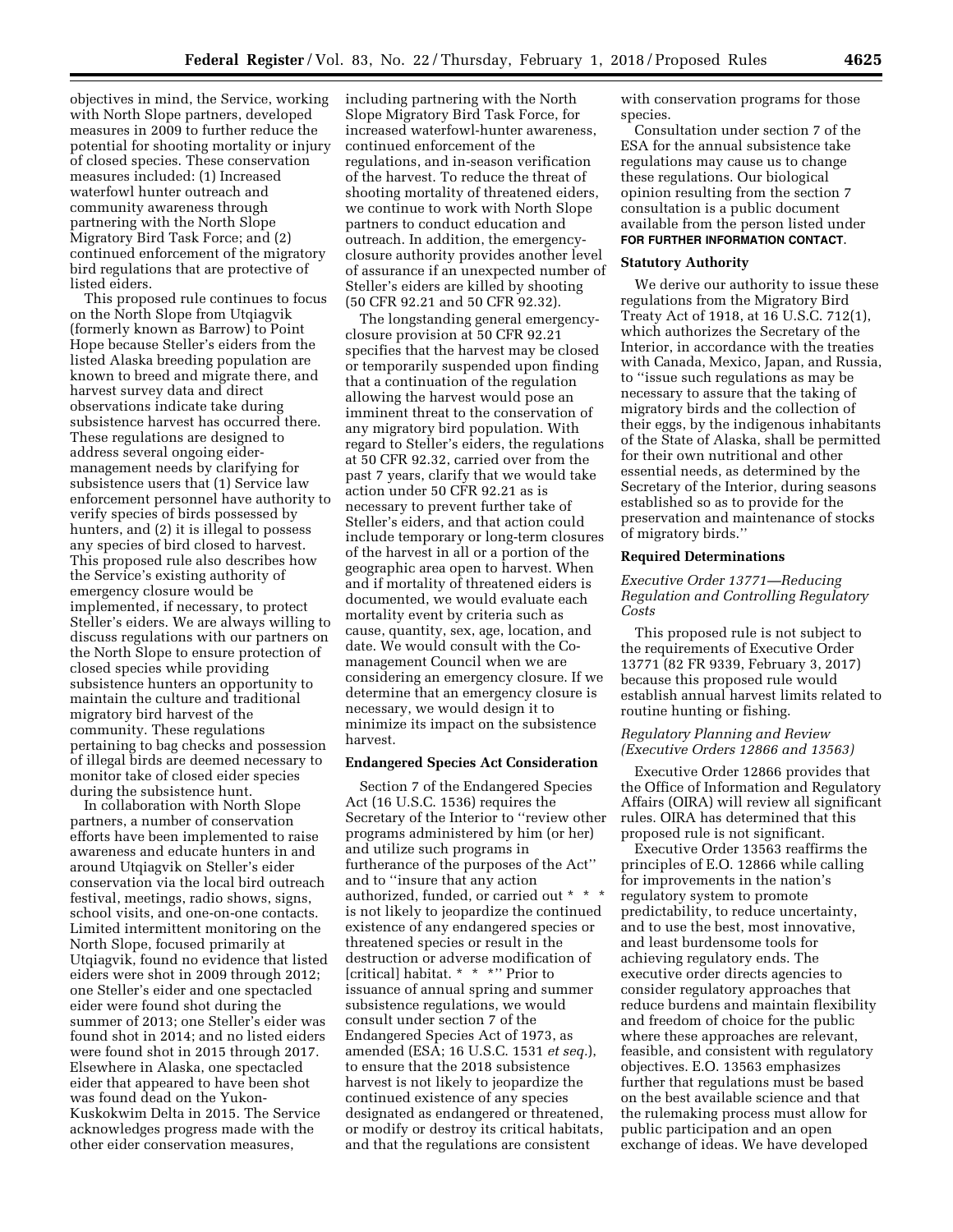this proposed rule in a manner consistent with these requirements.

# *Regulatory Flexibility Act*

The Department of the Interior certifies that, if adopted, this proposed rule would not have a significant economic impact on a substantial number of small entities as defined under the Regulatory Flexibility Act (5 U.S.C. 601 *et seq.*). A regulatory flexibility analysis is not required. Accordingly, a Small Entity Compliance Guide is not required. This proposed rule would legalize a pre-existing subsistence activity, and the resources harvested would be consumed.

### *Small Business Regulatory Enforcement Fairness Act*

This proposed rule is not a major rule under 5 U.S.C. 804(2), the Small Business Regulatory Enforcement Fairness Act. This proposed rule:

(a) Would not have an annual effect on the economy of \$100 million or more. It legalizes and regulates a traditional subsistence activity. It would not result in a substantial increase in subsistence harvest or a significant change in harvesting patterns. The commodities that would be regulated under this rule are migratory birds. This proposed rule deals with legalizing the subsistence harvest of migratory birds and, as such, does not involve commodities traded in the marketplace. A small economic benefit from this proposed rule derives from the sale of equipment and ammunition to carry out subsistence hunting. Most, if not all, businesses that sell hunting equipment in rural Alaska qualify as small businesses. We have no reason to believe that this proposed rule would lead to a disproportionate distribution of benefits.

(b) Would not cause a major increase in costs or prices for consumers; individual industries; Federal, State, or local government agencies; or geographic regions. This proposed rule does not deal with traded commodities and, therefore, would not have an impact on prices for consumers.

(c) Would not have significant adverse effects on competition, employment, investment, productivity, innovation, or the ability of U.S.-based enterprises to compete with foreign-based enterprises. This proposed rule deals with the harvesting of wildlife for personal consumption. It would not regulate the marketplace in any way to generate substantial effects on the economy or the ability of businesses to compete.

### *Unfunded Mandates Reform Act*

We have determined and certified under the Unfunded Mandates Reform Act (2 U.S.C. 1501 *et seq.*) that this proposed rule would not impose a cost of \$100 million or more in any given year on local, State, or tribal governments or private entities. The proposed rule would not have a significant or unique effect on State, local, or tribal governments or the private sector. A statement containing the information required by the Unfunded Mandates Reform Act is not required. Participation on regional management bodies and the Comanagement Council requires travel expenses for some Alaska Native organizations and local governments. In addition, they assume some expenses related to coordinating involvement of village councils in the regulatory process. Total coordination and travel expenses for all Alaska Native organizations are estimated to be less than \$300,000 per year. In a notice of decision (65 FR 16405; March 28, 2000), we identified 7 to 12 partner organizations (Alaska Native nonprofits and local governments) to administer the regional programs. The Alaska Department of Fish and Game also incurs expenses for travel to Comanagement Council and regional management body meetings. In addition, the State of Alaska would be required to provide technical staff support to each of the regional management bodies and to the Comanagement Council. Expenses for the State's involvement may exceed \$100,000 per year, but should not exceed \$150,000 per year. When funding permits, we make annual grant agreements available to the partner organizations and the Alaska Department of Fish and Game to help offset their expenses.

#### *Takings (Executive Order 12630)*

Under the criteria in Executive Order 12630, this proposed rule would not have significant takings implications. This proposed rule is not specific to particular land ownership, but applies to the harvesting of migratory bird resources throughout Alaska. A takings implication assessment is not required.

### *Federalism (Executive Order 13132)*

Under the criteria in Executive Order 13132, this proposed rule does not have sufficient federalism implications to warrant the preparation of a federalism summary impact statement. We discuss effects of this proposed rule on the State of Alaska in the *Unfunded Mandates Reform Act* section, above. We worked

with the State of Alaska to develop these proposed regulations. Therefore, a federalism summary impact statement is not required.

# *Civil Justice Reform (Executive Order 12988)*

The Department, in promulgating this proposed rule, has determined that it would not unduly burden the judicial system and that it meets the requirements of sections 3(a) and 3(b)(2) of Executive Order 12988.

### *Government-to-Government Relations With Native American Tribal Governments*

Consistent with Executive Order 13175 (65 FR 67249; November 6, 2000), ''Consultation and Coordination with Indian Tribal Governments,'' and Department of Interior policy on Consultation with Indian Tribes (December 1, 2011), we will send letters via electronic mail to all 229 Alaska Federally recognized Indian tribes. Consistent with Congressional direction (Pub. L. 108–199, div. H, Sec. 161, Jan. 23, 2004, 118 Stat. 452, as amended by Pub. L. 108–447, div. H, title V, Sec. 518, Dec. 8, 2004, 118 Stat. 3267), we also send letters to approximately 200 Alaska Native corporations and other tribal entities in Alaska soliciting their input as to whether or not they would like the Service to consult with them on the 2018 migratory bird subsistence harvest regulations.

We implemented the amended treaty with Canada with a focus on local involvement. The treaty calls for the creation of management bodies to ensure an effective and meaningful role for Alaska's indigenous inhabitants in the conservation of migratory birds. According to the Letter of Submittal, management bodies are to include Alaska Native, Federal, and State of Alaska representatives as equals. They develop recommendations for, among other things: Seasons and bag limits, methods and means of take, law enforcement policies, population and harvest monitoring, education programs, research and use of traditional knowledge, and habitat protection. The management bodies involve village councils to the maximum extent possible in all aspects of management. To ensure maximum input at the village level, we required each of the 11 participating regions to create regional management bodies consisting of at least one representative from the participating villages. The regional management bodies meet twice annually to review and/or submit proposals to the Statewide body.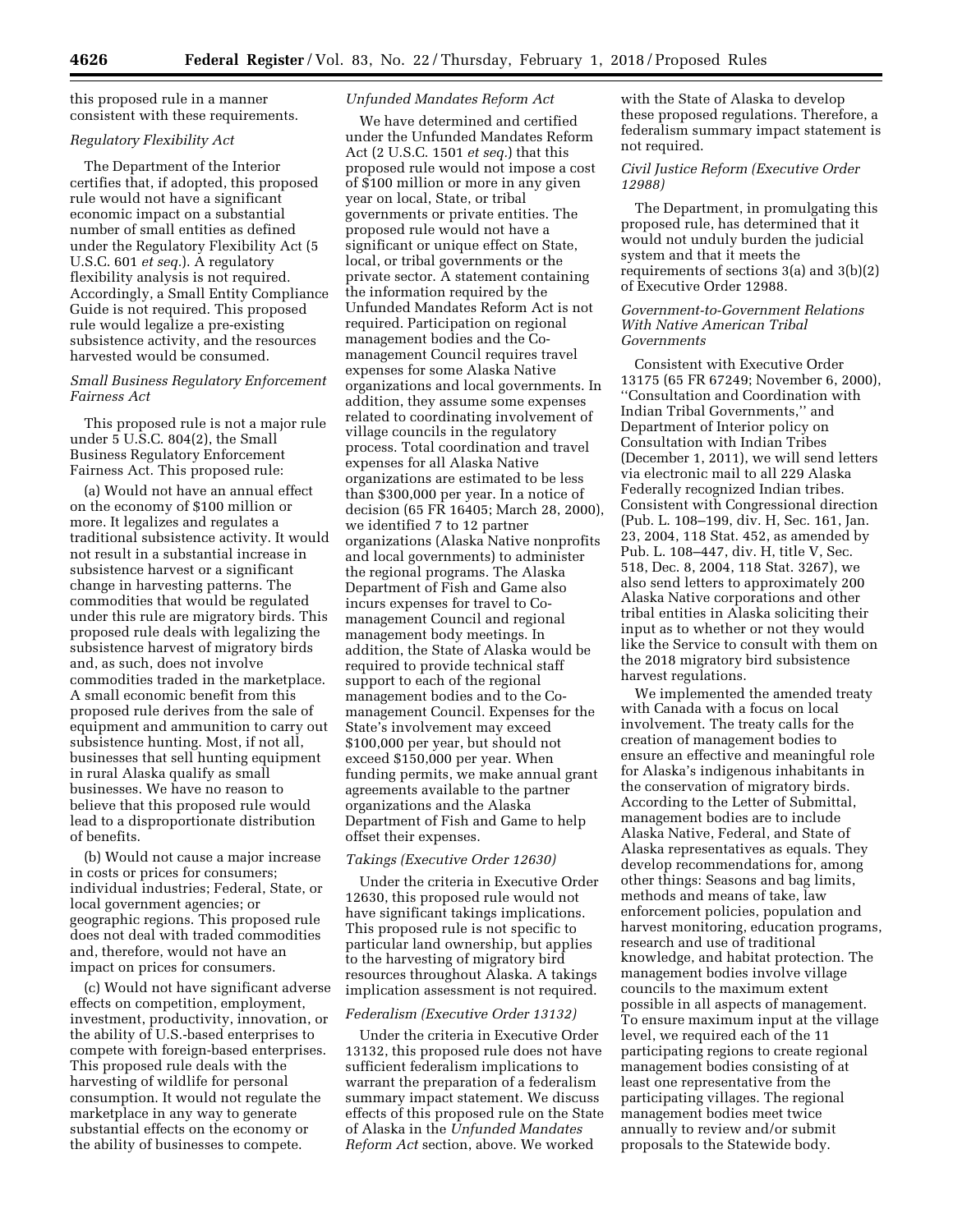# *Paperwork Reduction Act of 1995 (PRA)*

This proposed rule does not contain any new collections of information that require Office of Management and Budget (OMB) approval under the PRA (44 U.S.C. 3501 *et seq.*). We may not conduct or sponsor and you are not required to respond to a collection of information unless it displays a currently valid OMB control number. OMB has reviewed and approved our collection of information associated with:

• Voluntary annual household surveys that we use to determine levels of subsistence take (OMB Control Number 1018–0124, expires October 31, 2019).

• Permits associated with subsistence hunting (OMB Control Number 1018– 0075, expires June 30, 2019).

• Emperor Goose Spring Subsistence Harvest Survey (to include number of geese harvested, age, sex, and mass of birds harvested associated) (OMB Control Number 1090–0011, expires August 31, 2018).

### *National Environmental Policy Act Consideration (42 U.S.C. 4321 et seq.)*

The annual regulations and options are considered in an October 2017 environmental assessment, ''Managing Migratory Bird Subsistence Hunting in Alaska: Hunting Regulations for the 2018 Spring/Summer Harvest.'' Copies are available from the person listed under **FOR FURTHER INFORMATION CONTACT** or at *[http://](http://www.regulations.gov) [www.regulations.gov](http://www.regulations.gov)*.

# *Energy Supply, Distribution, or Use (Executive Order 13211)*

Executive Order 13211 requires agencies to prepare Statements of Energy Effects when undertaking certain actions. This is not a significant regulatory action under this Executive Order; it allows only for traditional subsistence harvest and improves conservation of migratory birds by allowing effective regulation of this harvest. Further, this proposed rule is not expected to significantly affect energy supplies, distribution, or use. Therefore, this action is not a significant energy action under Executive Order 13211, and a Statement of Energy Effects is not required.

#### **List of Subjects in 50 CFR Part 92**

Hunting, Treaties, Wildlife.

### **Proposed Regulation Promulgation**

For the reasons set out in the preamble, we propose to amend title 50, chapter I, subchapter G, of the Code of Federal Regulations as follows:

# **PART 92—MIGRATORY BIRD SUBSISTENCE HARVEST IN ALASKA**

■ 1. The authority citation for part 92 continues to read as follows: **Authority:** 16 U.S.C. 703–712.

### **Subpart C—General Regulations Governing Subsistence Harvest**

- 2. Amend § 92.22 by:
- a. Redesignating paragraph (a)(3) as paragraph (a)(4);

■ b. Adding a new paragraph (a)(3); and ■ c. Revising paragraph (a)(6).

The addition and revision read as follows:

### **§ 92.22 Subsistence migratory bird species.**

\* \* \* \* \* (a) \* \* \* (3) Emperor goose (*Chen canagica*). \* \* \* \* \*

(6) Canada goose, subspecies cackling goose.

\* \* \* \* \*

### **Subpart D—Annual Regulations Governing Subsistence Harvest**

■ 3. Amend subpart D by adding § 92.31 to read as follows:

#### **§ 92.31 Region-specific regulations.**

The 2018 season dates for the eligible subsistence-harvest areas are as follows: (a) *Aleutian/Pribilof Islands Region.* 

(1) Northern Unit (Pribilof Islands): (i) *Season:* April 2–June 30. (ii) *Closure:* July 1–August 31. (2) Central Unit (Aleutian Region's

eastern boundary on the Alaska Peninsula westward to and including

Unalaska Island):

(i) *Season:* April 2–June 15 and July 16–August 31.

(ii) *Closure:* June 16–July 15. (iii) *Special Black Brant Season Closure:* August 16–August 31, only in Izembek and Moffet lagoons.

(iv) *Special Tundra Swan Closure:* All hunting and egg gathering closed in Game Management Units 9(D) and 10.

(3) Western Unit (Umnak Island west to and including Attu Island):

(i) *Season:* April 2–July 15 and August 16–August 31.

(ii) *Closure:* July 16–August 15.

(b) *Yukon/Kuskokwim Delta Region.*  (1) Season: April 2–August 31.

(2) *Closure:* 30-day closure dates to be announced by the Service's Alaska Regional Director or his designee, after consultation with field biologists and the Association of Village Council President's Waterfowl Conservation Committee. This 30-day period will occur between June 1 and August 15 of each year. A press release announcing

the actual closure dates will be forwarded to regional newspapers and radio and television stations.

(3) *Special Black Brant and Cackling Canada Goose Season Hunting Closure:*  From the period when egg laying begins until young birds are fledged. Closure dates to be announced by the Service's Alaska Regional Director or his designee, after consultation with field biologists and the Association of Village Council President's Waterfowl Conservation Committee. A press release announcing the actual closure dates will be forwarded to regional newspapers and radio and television stations.

(c) *Bristol Bay Region.* (1) *Season:*  April 2–June 14 and July 16–August 31 (general season); April 2–July 15 for seabird egg gathering only.

(2) *Closure:* June 15–July 15 (general season); July 16–August 31 (seabird egg gathering).

(d) *Bering Strait/Norton Sound Region.* (1) Stebbins/St. Michael Area (Point Romanof to Canal Point):

(i) *Season:* April 15–June 14 and July 16–August 31.

(ii) *Closure:* June 15–July 15.

(2) Remainder of the region:

(i) *Season:* April 2–June 14 and July 16–August 31 for waterfowl; April 2– July 19 and August 21–August 31 for all other birds.

(ii) *Closure:* June 15–July 15 for waterfowl; July 20–August 20 for all other birds.

(e) *Kodiak Archipelago Region,* except for the Kodiak Island roaded area, which is closed to the harvesting of migratory birds and their eggs. The closed area consists of all lands and waters (including exposed tidelands) east of a line extending from Crag Point in the north to the west end of Saltery Cove in the south and all lands and water south of a line extending from Termination Point along the north side of Cascade Lake extending to Anton Larsen Bay. Marine waters adjacent to the closed area are closed to harvest within 500 feet from the water's edge. The offshore islands are open to harvest.

(1) *Season:* April 2–June 30 and July 31–August 31 for seabirds; April 2–June 20 and July 22–August 31 for all other birds.

(2) *Closure:* July 1–July 30 for seabirds; June 21–July 21 for all other birds.

(f) *Northwest Arctic Region.* (1) *Season:* April 2–June 14 and July 16– August 31 (hunting in general); waterfowl egg gathering April 2–June 14 only; seabird egg gathering May 20–July 12 only; hunting molting/non-nesting waterfowl July 1–July 15 only.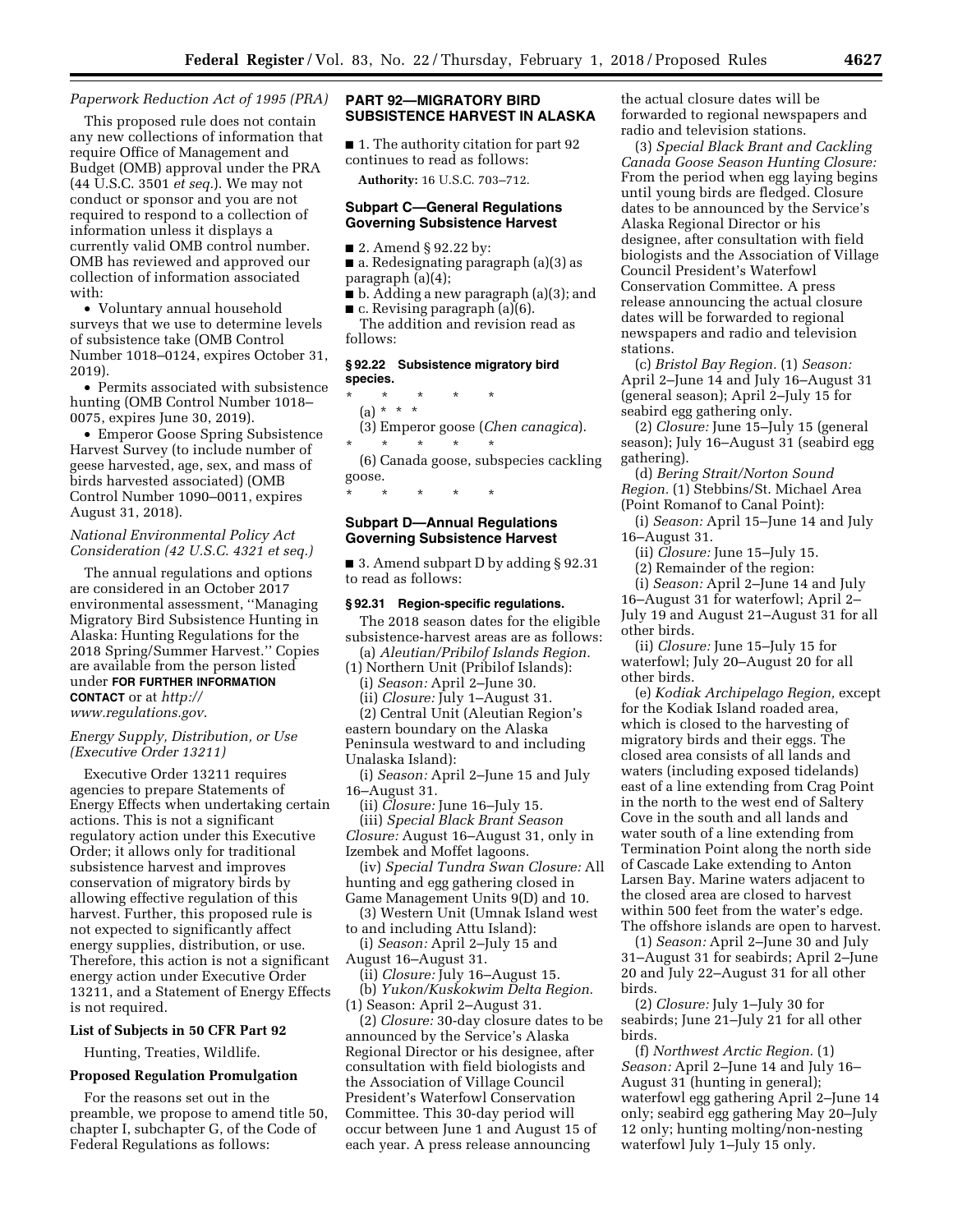(2) *Closure:* June 15–July 15, except for the taking of seabird eggs and molting/non-nesting waterfowl as provided in paragraph (f)(1) of this section.

(g) *North Slope Region.* (1) Southern Unit (Southwestern North Slope regional boundary east to Peard Bay, everything west of the longitude line 158°30′ W and south of the latitude line 70°45′ N to the west bank of the Ikpikpuk River, and everything south of the latitude line 69°45′ N between the west bank of the Ikpikpuk River to the east bank of Sagavinirktok River):

(i) *Season:* April 2–June 29 and July 30–August 31 for seabirds; April 2–June 19 and July 20–August 31 for all other birds.

(ii) *Closure:* June 30–July 29 for seabirds; June 20–July 19 for all other birds.

(iii) *Special Black Brant Hunting Opening:* From June 20–July 5. The open area consists of the coastline, from mean high water line outward to include open water, from Nokotlek Point east to longitude line 158°30′ W. This includes Peard Bay, Kugrua Bay, and Wainwright Inlet, but not the Kuk and Kugrua river drainages.

(2) Northern Unit (At Peard Bay, everything east of the longitude line 158°30′ W and north of the latitude line 70°45′ N to west bank of the Ikpikpuk River, and everything north of the latitude line 69°45′ N between the west bank of the Ikpikpuk River to the east bank of Sagavinirktok River):

(i) *Season:* April 2–June 6 and July 7– August 31 for king and common eiders; April 2–June 15 and July 16–August 31 for all other birds.

(ii) *Closure:* June 7–July 6 for king and common eiders; June 16–July 15 for all other birds.

(3) Eastern Unit (East of eastern bank of the Sagavanirktok River):

(i) *Season:* April 2–June 19 and July 20–August 31.

(ii) *Closure:* June 20–July 19.

(4) *All Units:* Yellow-billed loons. Annually, up to 20 yellow-billed loons total for the region inadvertently entangled in subsistence fishing nets in the North Slope Region may be kept for subsistence use.

(5) North Coastal Zone (Cape Thompson north to Point Hope and east along the Arctic Ocean coastline around Point Barrow to Ross Point, including Iko Bay, and 5 miles inland).

(i) No person may at any time, by any means, or in any manner, possess or have in custody any migratory bird or part thereof, taken in violation of subparts C and D of this part.

(ii) Upon request from a Service law enforcement officer, hunters taking,

attempting to take, or transporting migratory birds taken during the subsistence harvest season must present them to the officer for species identification.

(h) *Interior Region.* (1) *Season:* April 2–June 14 and July 16–August 31; egg gathering May 1–June 14 only.

(2) *Closure:* June 15–July 15.

(i) *Upper Copper River Region*  (Harvest Area: Game Management Units 11 and 13) (Eligible communities: Gulkana, Chitina, Tazlina, Copper Center, Gakona, Mentasta Lake, Chistochina and Cantwell).

(1) *Season:* April 15–May 26 and June 27–August 31.

(2) *Closure:* May 27–June 26.

(3) The Copper River Basin communities listed above also documented traditional use harvesting birds in Game Management Unit 12, making them eligible to hunt in this unit using the seasons specified in paragraph (h) of this section.

(j) *Gulf of Alaska Region.* (1) Prince William Sound Area West (Harvest area: Game Management Unit 6[D]), (Eligible Chugach communities: Chenega Bay, Tatitlek):

(i) *Season:* April 2–May 31 and July 1–August 31.

(ii) *Closure:* June 1–30.

(2) Prince William Sound Area East (Harvest area: Game Management Units 6[B]and [C]—Barrier Islands between Strawberry Channel and Softtuk Bar), (Eligible Chugach communities: Cordova, Tatitlek, and Chenega Bay):

(i) *Season:* April 2–April 30 (hunting); May 1–May 31 (gull egg gathering).

(ii) *Closure:* May 1–August 31 (hunting); April 2–30 and June 1–

August 31 (gull egg gathering). (iii) *Species Open for Hunting:* Greater white-fronted goose; snow goose; gadwall; Eurasian and American wigeon; blue-winged and green-winged teal; mallard; northern shoveler; northern pintail; canvasback; redhead; ring-necked duck; greater and lesser scaup; king and common eider; harlequin duck; surf, white-winged, and black scoter; long-tailed duck; bufflehead; common and Barrow's goldeneye; hooded, common, and redbreasted merganser; and sandhill crane. Species open for egg gathering: Glaucous-winged, herring, and mew gulls.

(iv) *Use of Boats/All-Terrain Vehicles:*  No hunting from motorized vehicles or any form of watercraft.

(v) *Special Registration:* All hunters or egg gatherers must possess an annual permit, which is available from the Cordova offices of the Native Village of Eyak and the U.S. Forest Service.

(3) Kachemak Bay Area (Harvest area: Game Management Unit 15[C] South of

a line connecting the tip of Homer Spit to the mouth of Fox River) (Eligible Chugach Communities: Port Graham, Nanwalek):

(i) *Season:* April 2–May 31 and July 1–August 31.

(ii) *Closure:* June 1–30.

(k) *Cook Inlet.* (Harvest area: Portions of Game Management Unit 16[B] as specified below) (Eligible communities: Tyonek only):

(1) *Season:* April 2–May 31—That portion of Game Management Unit 16(B) south of the Skwentna River and west of the Yentna River, and August 1–31— That portion of Game Management Unit 16(B) south of the Beluga River, Beluga Lake, and the Triumvirate Glacier.

(2) *Closure:* June 1–July 31.

(l) *Southeast Alaska.* (1) Community of Hoonah (Harvest area: National Forest lands in Icy Strait and Cross Sound, including Middle Pass Rock near the Inian Islands, Table Rock in Cross Sound, and other traditional locations on the coast of Yakobi Island. The land and waters of Glacier Bay National Park remain closed to all subsistence harvesting (50 CFR part 100.3(a)):

(i) *Season:* Glaucous-winged gull egg gathering only: May 15–June 30.

(ii) *Closure:* July 1–August 31.

(2) Communities of Craig and Hydaburg (Harvest area: Small islands and adjacent shoreline of western Prince of Wales Island from Point Baker to Cape Chacon, but also including Coronation and Warren islands):

(i) *Season:* Glaucous-winged gull egg gathering only: May 15–June 30.

(ii) *Closure:* July 1–August 31.

(3) Community of Yakutat (Harvest area: Icy Bay (Icy Cape to Point Riou), and coastal lands and islands bordering the Gulf of Alaska from Point Manby southeast to and including Dry Bay):

(i) *Season:* Glaucous-winged gull egg gathering: May 15–June 30.

(ii) *Closure:* July 1–August 31. ■ 4. Amend subpart D by adding § 92.32 to read as follows:

#### **§ 92.32 Emergency regulations to protect Steller's eiders.**

Upon finding that continuation of these subsistence regulations would pose an imminent threat to the conservation of threatened Steller's eiders *(Polysticta stelleri),* the U.S. Fish and Wildlife Service Alaska Regional Director, in consultation with the Comanagement Council, will immediately under § 92.21 take action as is necessary to prevent further take. Regulation changes implemented could range from a temporary closure of duck hunting in a small geographic area to large-scale regional or Statewide long-term closures of all subsistence migratory bird